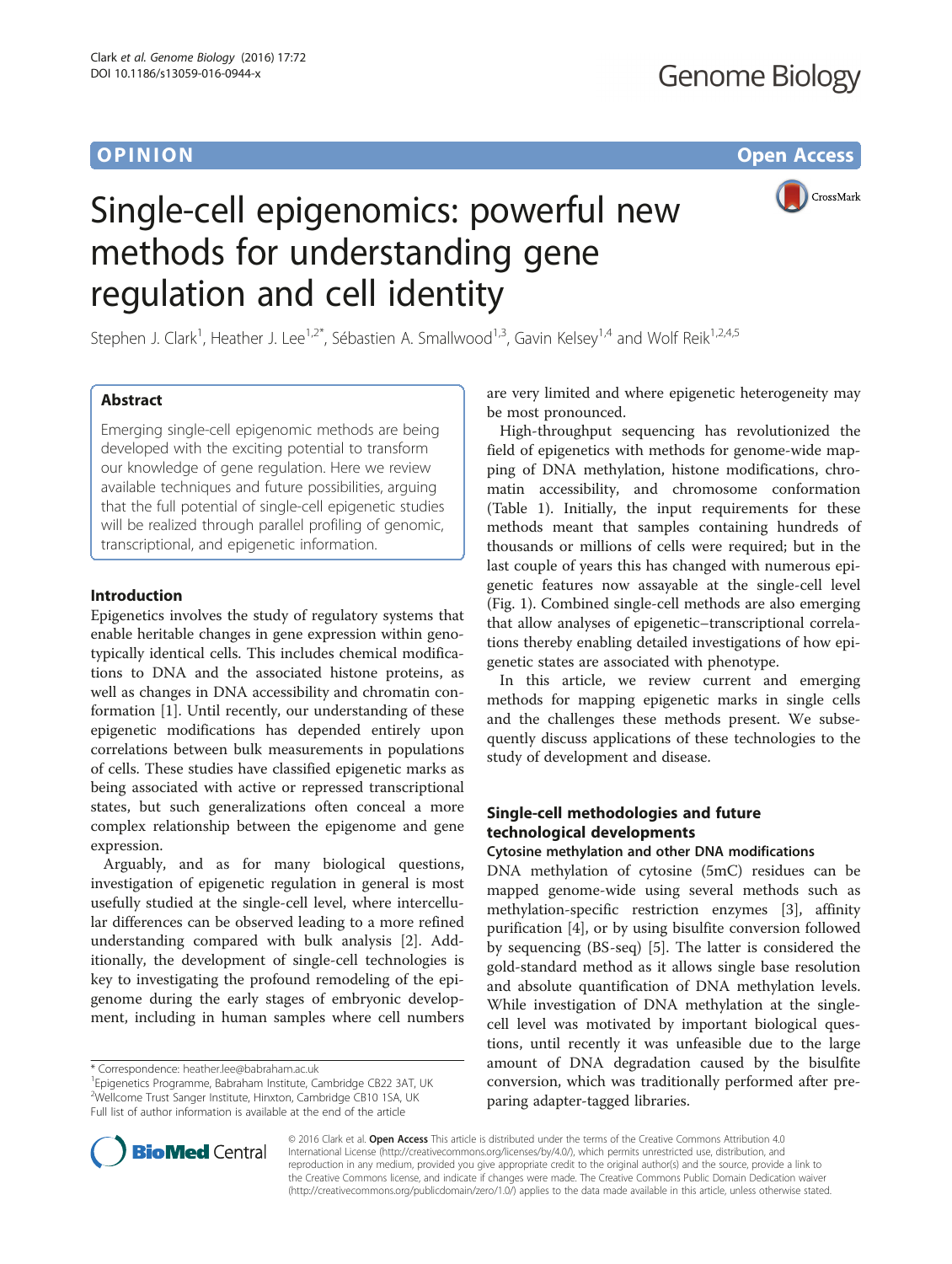| Technique                         | Epigenomic feature              | Method     | Approach                                                                                                                                                                                                                                                                                                      | Single cell                                                           |
|-----------------------------------|---------------------------------|------------|---------------------------------------------------------------------------------------------------------------------------------------------------------------------------------------------------------------------------------------------------------------------------------------------------------------|-----------------------------------------------------------------------|
| Cytosine modification             | 5mC                             | BS-seq     | Bisulfite converts C but not 5mC<br>(or 5hmC) to U so only methylated<br>sites are sequenced as "C"                                                                                                                                                                                                           | Yes [6-8]                                                             |
|                                   | 5 <sub>m</sub> C                | MeDIP-seg  | Immunoprecipitation of 5mC DNA<br>followed by sequencing                                                                                                                                                                                                                                                      | Not currently possible                                                |
|                                   | 5mC                             | Methyl-seq | Restriction enzyme specific for 5mC<br>followed by sequencing                                                                                                                                                                                                                                                 | Possible                                                              |
|                                   | 5hmC                            | oxBS-seq   | 5hmC is oxidized to 5caC so that only<br>5mC survives bisulfite conversion.<br>Readout is pure 5mC and subtraction<br>from BS-seg determines 5hmC                                                                                                                                                             | Not possible for measuring<br>5hmC due to the need for<br>subtraction |
|                                   | 5hmC                            | TAB-seg    | Maps 5hmC by enzymatic oxidation<br>prior to bisulfite treatment: only<br>5hmC survives conversion                                                                                                                                                                                                            | Possible                                                              |
|                                   | 5hmC                            | hMeDIP-seq | Immunoprecipitation of 5hmC DNA<br>followed by sequencing                                                                                                                                                                                                                                                     | Not currently possible                                                |
|                                   | 5hmC                            | Aba-seg    | Restriction enzyme specific for 5hmC                                                                                                                                                                                                                                                                          | Possible                                                              |
| Protein-DNA interaction           | Histone modification            | ChIP-sea   | Immunoprecipitation of DNA bound<br>to a specific histone variant or<br>transcription factor                                                                                                                                                                                                                  | Yes [17]                                                              |
|                                   | Transcription factor<br>binding | DamID      | Cells are transfected with a fusion of<br>a transcription factor gene and Dam<br>protein which methylates adenine<br>residues in proximity to the binding<br>site. 6 mA specific restriction digest is<br>used to map                                                                                         | Yes for nuclear lamina<br>interactions [18]                           |
| Chromatin structure               | Nucleosome positioning          | MNase-seg  | Microcococal nuclease digestion of<br>chromatin and sequencing of the<br>product which are regions protected<br>by nucleosomes                                                                                                                                                                                | Possible                                                              |
|                                   | Nucleosome positioning          | NOME-seg   | GpC methylation of DNA not protected<br>by nucleosomes followed by BS-seq                                                                                                                                                                                                                                     | Possible                                                              |
|                                   | DNA accessibility               | DNase-seg  | DNasel digestion of open chromatin<br>into small fragments suitable for<br>library preparation and sequencing                                                                                                                                                                                                 | Yes [23]                                                              |
|                                   | DNA accessibility               | FAIRE-seg  | Chromatin is crosslinked, sonicated,<br>and then purified by phenol-chloroform<br>extraction. The aqueous layer contains<br>only DNA not associated with protein                                                                                                                                              | Not currently possible                                                |
|                                   | DNA accessibility               | ATAC-seq   | Tn5 transposase enzyme fragments<br>and attaches adapters to open<br>chromatin                                                                                                                                                                                                                                | Yes [21, 22]                                                          |
| Three-dimensional<br>organization | Chromosome<br>conformation      | HiC        | DNA is crosslinked, then restriction<br>digested to fragment before ligation<br>and reversal of the crosslinks. Resulting<br>fragments are hybrids from separate<br>genomic locations that were in close<br>proximity in three-dimensional space.<br>Paired-end sequencing is used to link<br>the two regions | Yes [29]                                                              |

<span id="page-1-0"></span>Table 1 Survey of current and emerging single-cell epigenetics techniques

C cytosine, 5caC 5-carboxylcytosine, 5hmC hydroxymethylcytosine, 5mC methylcytosine, U uracil

The first single-cell method for measuring genomewide 5mC used a reduced representation bisulfite sequencing (scRBBS) approach based on enrichment of CpG dense regions (such as CpG islands) via restriction digestion, and it allows the measurement of approximately 10 % of CpG sites [\[6](#page-8-0)]. scRRBS is powerful because it allows assessment of a large fraction of promoters with relatively low sequencing costs, but its limitation is poor coverage of many important regulatory regions such as enhancers.

To develop true whole-genome single-cell approaches [[7, 8](#page-8-0)] technological developments have been based on a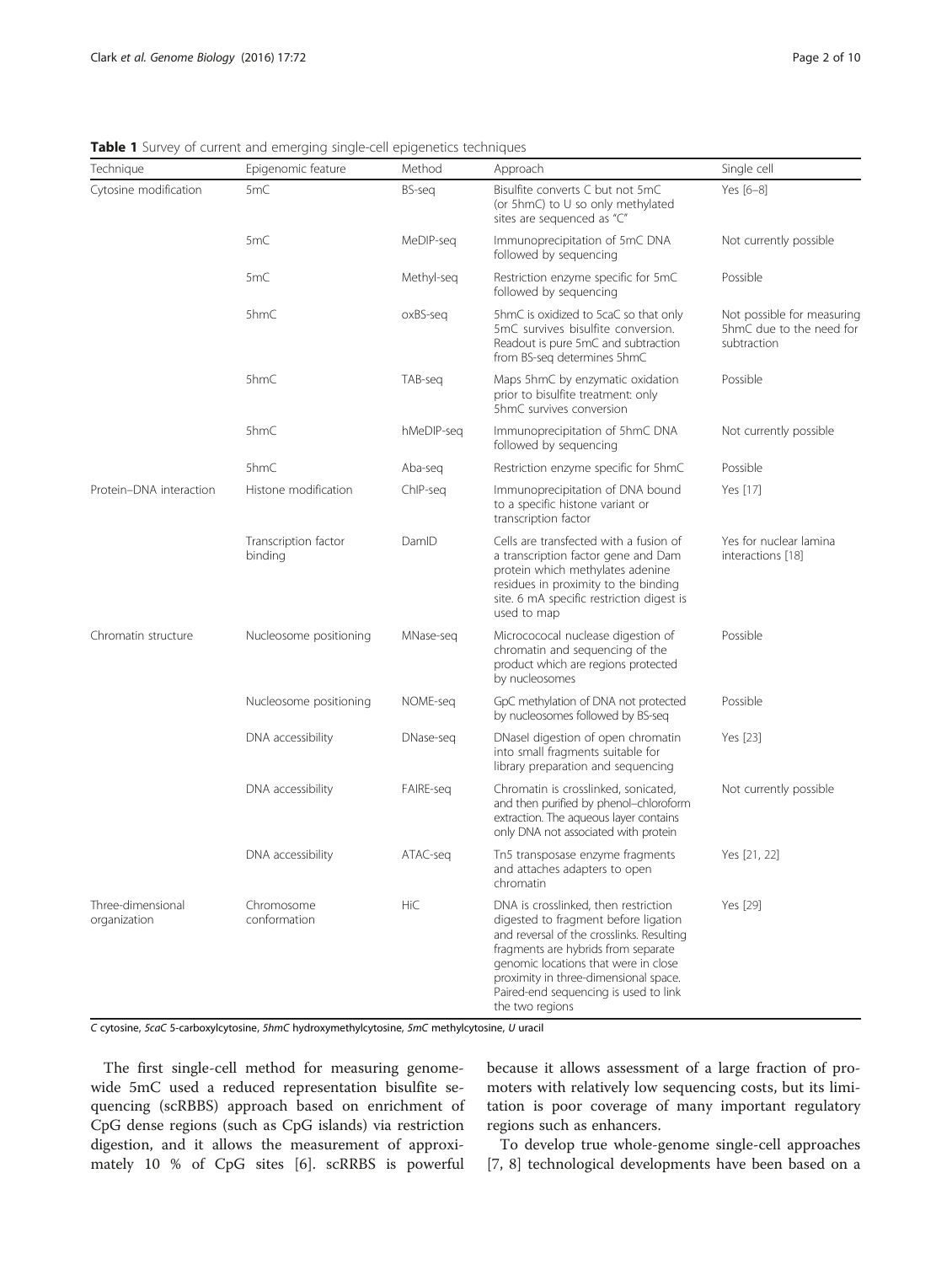<span id="page-2-0"></span>

post-bisulfite adapter-tagging (PBAT) approach in which bisulfite conversion is performed before library preparation so that DNA degradation does not destroy adaptor-tagged fragments [[9\]](#page-8-0). As a result, methylation in up to 50 % of the CpG sites in a single cell can now be measured and this has allowed, for example, the

detection of high variability between single cells in distal enhancer methylation (not usually captured by scRRBS) in mouse embryonic stem cells (ESCs) [\[7](#page-8-0)].

Building on this method has allowed BS-seq and RNA-seq in parallel from the same single cell (scM&T-seq) [\[10](#page-8-0)]. This was made possible by way of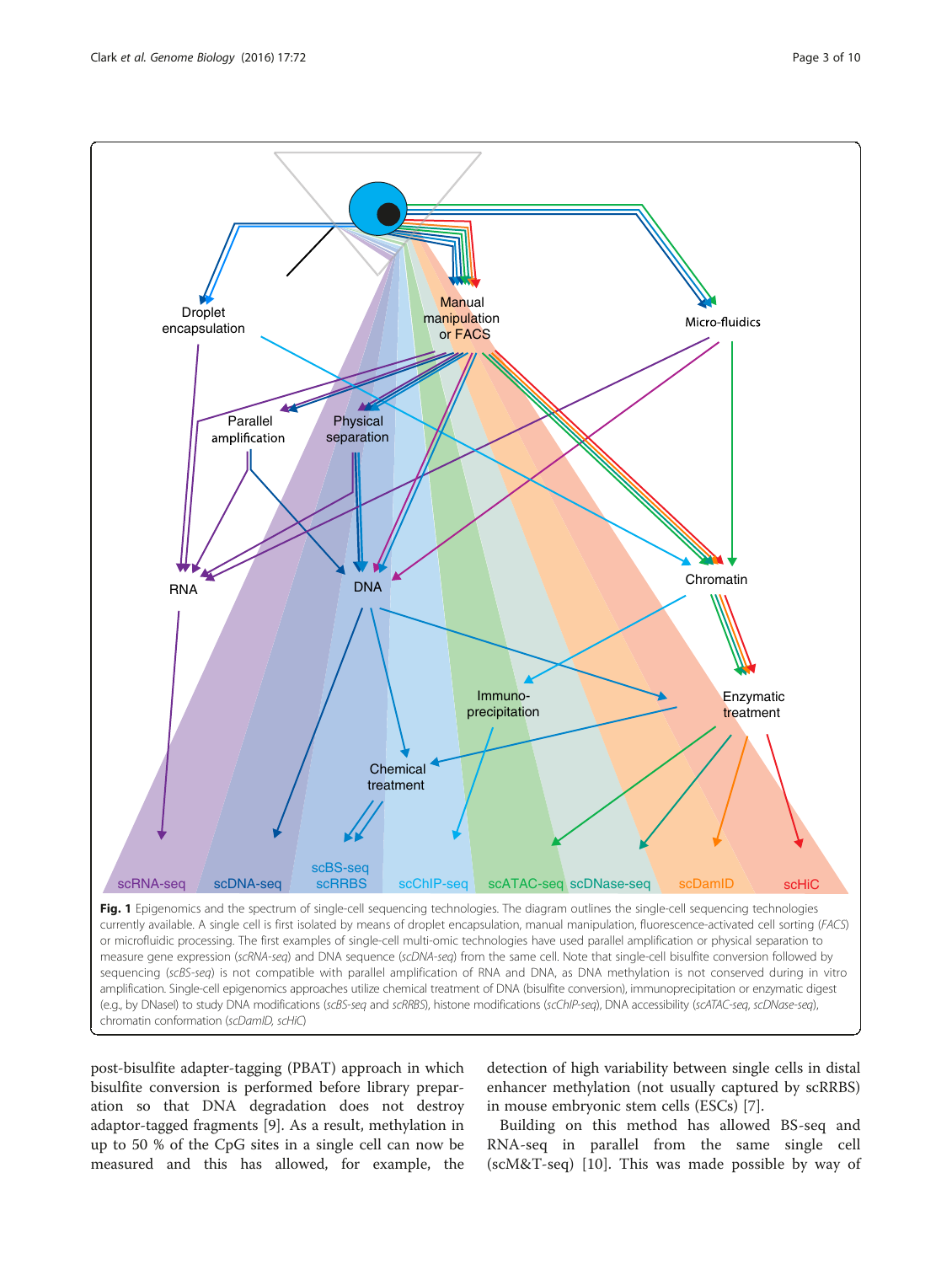a method for physical separation of poly-A mRNA from DNA (genome and transcriptome sequencing or G&T-seq [[11\]](#page-8-0)), and this now allows intricate investigations of links between epigenetic and transcriptional heterogeneity within a particular cell and tissue type.

Hydroxymethylated cytosine (5hmC) is also thought to have a role in epigenetic gene regulation and has been analyzed in bulk samples using modified bisulfite sequencing methods [[12](#page-8-0), [13](#page-8-0)], 5hmC-specific restriction enzymes [[14\]](#page-8-0), or immunoprecipitation [[15](#page-8-0)]. Of the currently established methods, TET-assisted bisulfite sequencing (TAB-seq) [\[12](#page-8-0)] and Aba-seq [\[14\]](#page-8-0) could potentially be adapted to single cells. In TAB-seq, 5hmC is first enzymatically glucosylated in order to prevent its recognition by TET1, which is then used to oxidize 5mC to 5-formylcytosine and 5-carboxylcytosine which, along with unmodified cytosines, are sensitive to bisulfite conversion. These initial enzymatic steps could be performed in a single-tube reaction immediately before processing by single-cell BS-seq (scBS-seq). In Aba-seq, 5hmc is glucosylated prior to digestion with AbaSI, an enzyme that recognizes 5-glucosylhydroxymethylcytosine, and then prepared for sequencing by adapter ligation. Importantly, both of these techniques would be compatible with DNA purified using G&T-seq [\[11\]](#page-8-0) thus allowing parallel measurements of 5hmC and poly-A RNA within the same single cell.

#### Histone modifications and transcription factor binding

Histones can carry a diversity of covalent modifications that are associated with different genomic features and transcriptional states [[16\]](#page-8-0). Mapping of histone marks is typically carried out using chromatin immunoprecipitation followed by sequencing (ChIP-seq). Performing ChIP-seq at the single-cell level is extremely challenging due to background noise caused by nonspecific antibody pull-down, which increases as the level of target antigen decreases. This was overcome recently by performing the immunoprecipitation step on chromatin from a pool of single cells that had already undergone micrococcal nuclease (MNase) digestion and barcoding, so that the pull-down is effectively performed on thousands of cells. This approach used a droplet-based microfluidics setup to process large numbers of cells in parallel [\[17](#page-8-0)], and because only a limited number of valid sequencing reads are obtained per single cell a large number of cells has to be sequenced in order to evaluate intercellular variability.

Protein–DNA interactions in single cells have been mapped using DamID, in which a cell line expresses low levels of a fusion protein of Escherichia coli deoxyadenosine methylase (Dam) and the protein under study. Dam methylates DNA on adenine residues adjacent to sites of protein binding. Methylated sites are then cut by the

methylation-sensitive restriction enzyme DpnI, followed by ligation of sequencing adapters. This technique has been successfully employed to study interactions with the nuclear lamina in single cells [[18](#page-8-0)]. Currently resolution is in the order of 100 kb, which to some extent limits its applications, but future optimizations could see improvements such that it could be used for mapping transcription factor binding sites in single cells. In addition, single-cell DamID could also support genomewide analysis of histone modifications by using Dam fusion with specific histone readers or modifiers.

## Chromatin structure and chromosome organization

A raft of publications was seen in 2015 describing methods for mapping open chromatin in single cells. The first of these was based on the assay for transposase-accessible chromatin (ATAC-seq) which uses a Tn5 transposase enzyme to simultaneously fragment DNA and attach adapter sequences in a process called tagmentation [[19\]](#page-8-0). Open chromatin regions can be defined by introducing the transposase into intact nuclei, where it acts on only DNA free of nucleosomes and transcription factors [\[20](#page-8-0)]. ATAC-seq was first adapted to single-cell resolution by employing a "combinatorial indexing" strategy in which the tagmentation is carried out on 96 pools of a few thousand nuclei, introducing a unique barcode to each pool. The 96 reactions are then pooled and split before a second barcode is introduced by polymerase chain reaction (PCR). The number of pools and cells per pool are optimized so that the probability that a particular barcode combination originates only from a single cell is kept sufficiently high [\[21](#page-8-0)]. In parallel a second single-cell ATAC-seq method has been described, which makes use of a commercially available microfluidics device to carry out the transposition reaction on individual cells [[22](#page-8-0)]. This approach has resulted in a large increase in resolution compared with the combinatorial indexing method, mapping an average of 70,000 reads per cell compared with 3000, although throughput was substantially lower. Finally, investigation of open chromatin genomic regions has been achieved in single cells by employing a DNaseseq approach to map regions that are DNaseI hypersensitive. scDNase-seq provides an improved resolution of 300,000 mapped reads per single cell, albeit with a very low mapping efficiency (2 %) and even lower throughput [[23\]](#page-8-0). Both of these methods could be combined with RNA-seq, either by way of physical separation [[10\]](#page-8-0) or parallel amplification [[24](#page-8-0)].

In bulk samples, genome-wide nucleosome occupancy has been assayed by sequencing the products of MNase digestion [\[25](#page-8-0)] and by nucleosome occupancy and methylome sequencing (NOMe-seq) [\[26](#page-8-0)].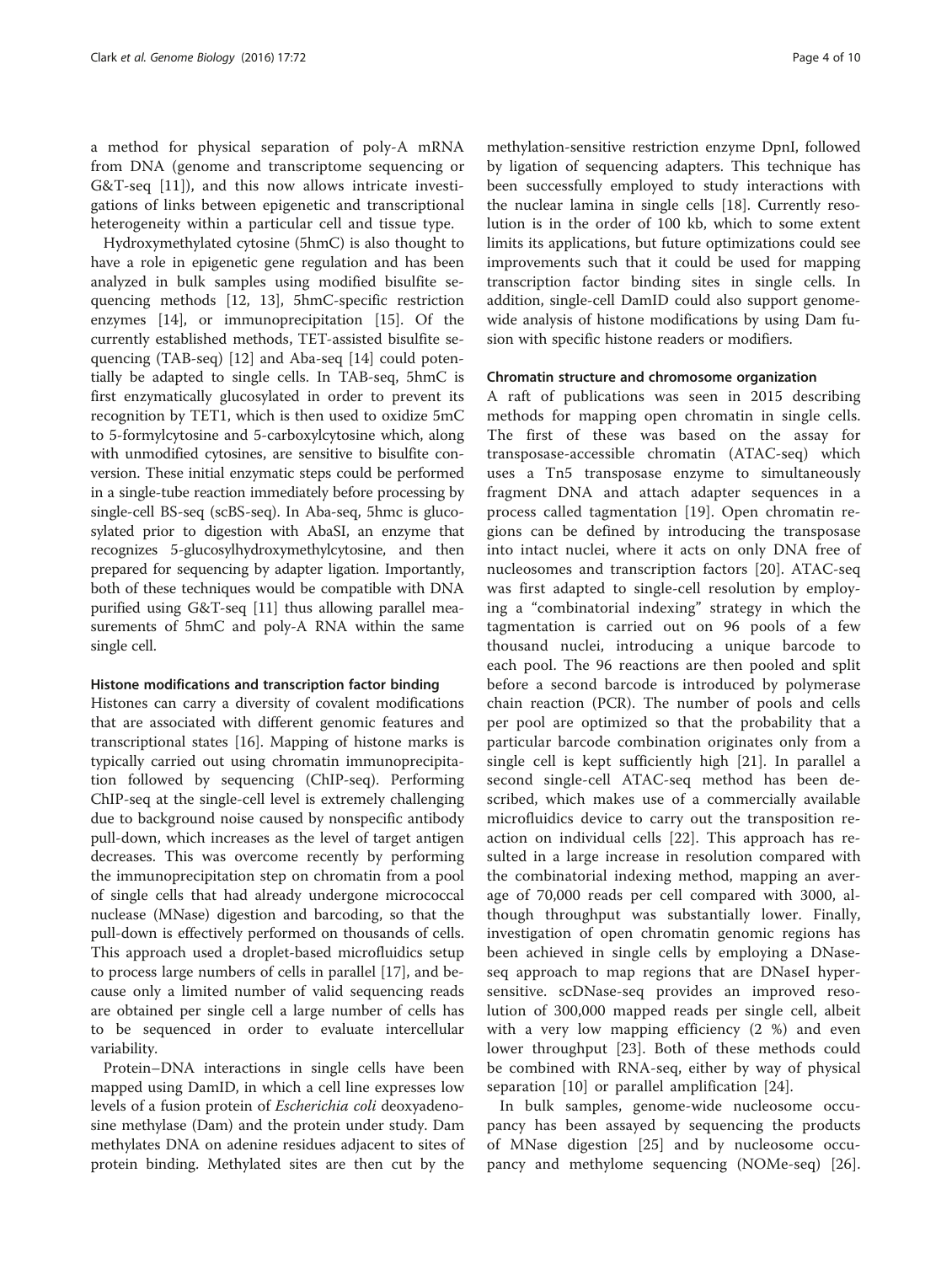In NOMe-seq, a methyltransferase enzyme is used to methylate exposed GpC dinucleotides while DNA bound by nucleosomes is protected. Sequencing of the bisulfiteconverted DNA can then be used to map nucleosome positions and this is particularly attractive for single-cell use since it will also give a readout of CpG methylation within the same single cell. Indeed nucleosome positioning has already been studied using locus-specific bisulfite PCR in the yeast PHO5 gene, which revealed significant variability between cells that correlated with gene expression [[27](#page-8-0)]. Single-cell nuclei prepared according to this method should be compatible with scBS-seq.

In addition to defining the linear chromatin organization of single cells, it is now possible to assess chromosome conformation at the single-cell level using a HiC-based method [\[28, 29\]](#page-8-0). Single-cell HiC is currently limited in its resolution but still allows description of the individual chromosome organization and compartmentalization, as well as interchromosomal interactions. This is a good example of how single-cell approaches can really provide cutting-edge tools, as regular HiC was traditionally performed on millions of cells resulting in an average of all chromosome organization within the cell population and hence some ambiguity in interpretation of the results.

#### Advances in equipment to perform single-cells methods

Development of single-cell approaches is intimately linked to the development of physical equipment and devices. The first step in any single-cell analysis is the isolation and lysis of single cells from culture or dissociated tissue. This can be performed manually with a pipette and a microscope but such methods cannot realistically be scaled up for higher-throughput requirements. Fluorescence-activated cell sorting (FACS) can be used to isolate many thousands of single cells into microtiter plates in a short time with the additional benefit of being able to select cells based on a subset of fluorescent markers. Microfluidics systems have been developed, such as the C1 from Fluidigm, in which cells are trapped in chambers in which lysis and RNA-seq library preparation can subsequently be carried out. One advantage of this system is that captured cells are photographed in the system meaning that morphology of cells and presence of doublets can be assessed post hoc; however, these devices are currently only low-to-medium throughput, typically processing only 96 cells at one time. Recently, an innovative approach to generating single-cell libraries using microfluidics has emerged, which allows a significant increase in library preparation throughput compared with other methods. Cells are encapsulated within aqueous droplets in flowing oil, in which early stages of library preparation including cellspecific barcoding are performed, before being pooled for downstream reactions. In this way, thousands of cells are processed in parallel, with vastly reduced costs per cell and improved sensitivities compared with conventional tube-based methods. So far this approach has been applied to RNA-seq [[30](#page-8-0)–[32\]](#page-8-0) and ChIP-seq [[17\]](#page-8-0) but in principle it could also be adapted to other methods such as BS-seq. Commercialization of droplet-sequencing technologies has already begun, meaning that these single-cell methodologies will be easily accessible and will be able to achieve their full potential.

In parallel we are witnessing a significant improvement in the field of single-molecule sequencing technologies with the potential to measure DNA modifications directly from native DNA and over tens of kilobases on the same molecule. This is particularly relevant since PCR amplification, bisulfite treatment, and other manipulations involved in library preparation can introduce technical artifacts, e.g., CG bias in BS-seq libraries. There are currently two single-molecule sequencing technologies on the market. The first of these, single-molecule real-time sequencing [[33](#page-8-0)] as employed by the Pacific Biosciences RSII and Sequel machines works by realtime measurements of incorporating nucleotides and has been shown to discriminate cytosine from 5mC and 5hmC, although much effort is yet required to enable this analysis to be performed in a flexible way and routinely due to the subtle and context-specific effects of DNA modifications on incorporation kinetics [[34\]](#page-8-0). The other technology, marketed by Oxford Nanopore, uses measurements of electrostatic charge as a DNA strand passes through a protein nanopore. While this technology is still in its infancy, in principle modified bases such as 5mC and derivatives could be detected [\[35](#page-8-0)]. These technologies currently require microgram quantities of DNA and therefore are not directly applicable to single cells; however, the use of cell-specific barcoding followed by pooling many thousands of single cells could allow analysis of individual cells.

# Quality control of single-cell epigenomic libraries

Quality control of sequencing data is crucial in order to avoid technical artifacts. This is especially true of singlecell sequencing, which is technically noisy due to low amounts of starting material, often resulting in variable capture efficiencies. The large number of amplification cycles that are needed often means that reagent contamination or sample cross-contamination is a very real problem and so sequencing of negative controls is recommended. Mapping efficiency or coverage cut-offs are also useful in order to eliminate cells that have performed much worse than the average. The use of spike-in controls may also be useful for some methods, for example to measure underconversion and overconversion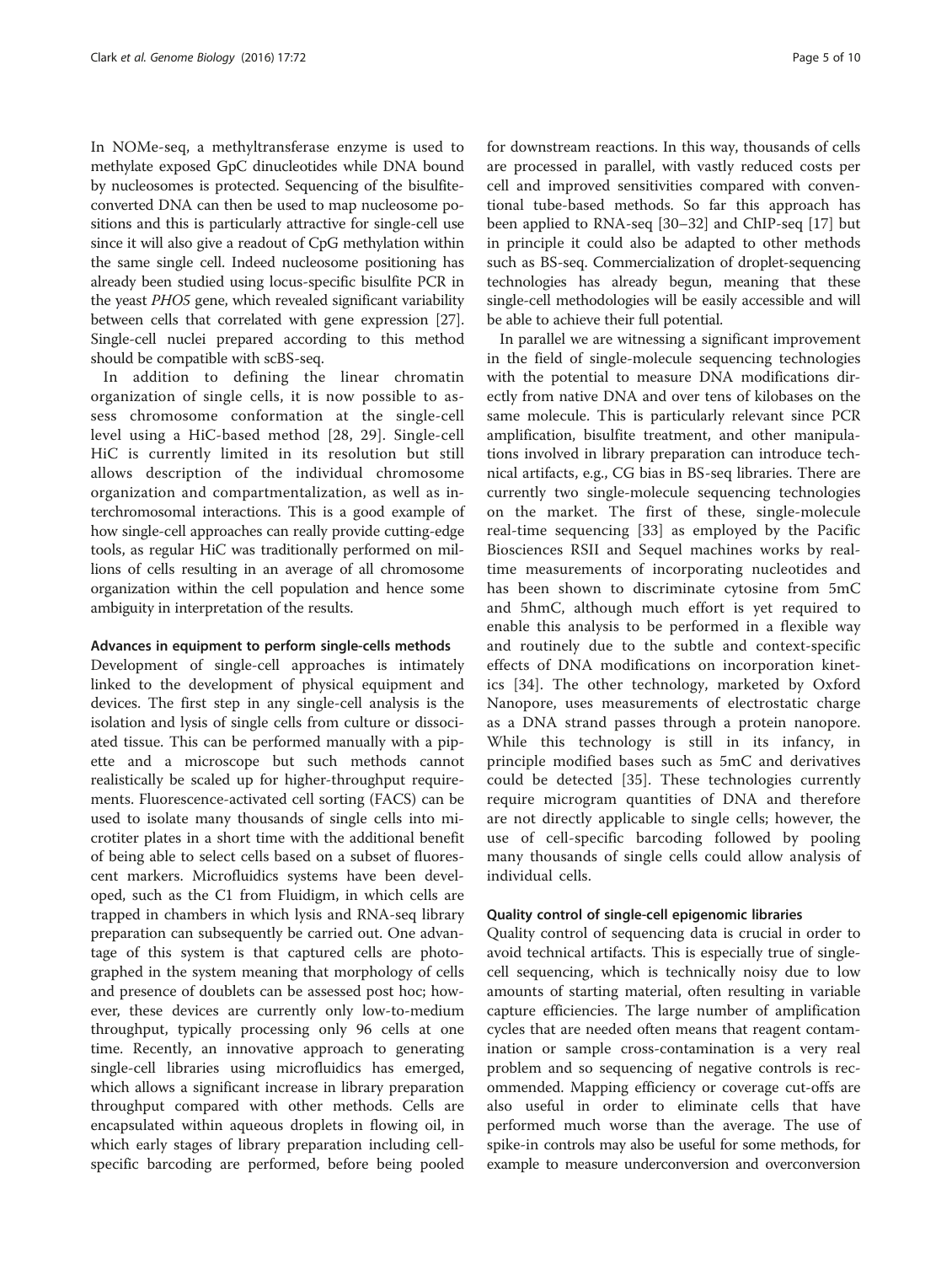by bisulfite. Another important consideration is the effect of cell dissociation on downstream analysis, since harsh enzymatic digestion of solid tissues is thought to influence single-cell transcriptomic studies [\[36\]](#page-8-0). Although epigenomic profiles are generally thought to be more stable than transcriptomes, the dissociation of cells should be performed as quickly and as mildly as possible to minimize the potential influence on single-cell libraries. Finally, batch effects can have a profound influence on single-cell datasets [[37\]](#page-8-0), so it is important to process samples in parallel wherever possible.

# Computational challenges to analyzing single-cell epigenomic data

The main computational challenges in single-cell data arise from the technical variability in the methods; this is due to low and variable capture efficiencies and biases introduced during PCR. This is a problem since it can be difficult to determine whether an observed difference is due to biological or technical reasons. These have been discussed in detail with respect to single-cell RNAseq [\[38](#page-8-0)] where technical variability can be measured and normalized by use of synthetic spike-ins and unique molecular identifiers that are introduced during reverse transcription [[39](#page-8-0)]. Single-cell epigenomic methods would likely benefit from similar strategies. Additionally, local correlations in epigenetic marks and correlations between epigenetic features and the underlying genetic sequence mean that missing information can be imputed in order to reduce the effect of low coverage. Such methods are in development and will be much improved when combined single-cell technologies become more sophisticated.

# Future applications of single-cell epigenomics Single-cell approaches to refine our understanding of epigenetic regulation

As mentioned above, epigenetic modifications have been characterized as transcriptionally repressive or activating based on correlations made in bulk cell populations. However, growing evidence has exposed the naivety of this assumption and revealed the great complexity of epigenetic regulation. For example, 5mC has long been considered to be a transcriptionally repressive mark since promoter methylation is negatively correlated with gene expression. However, in some cases DNA methylation of gene bodies has been positively correlated with transcription, demonstrating that the genomic context can influence the biological outcome [[40](#page-8-0)]. Furthermore, global DNA hypomethylation seen in naive ESCs is not associated with widespread transcriptional activation [[41,](#page-8-0) [42](#page-9-0)], demonstrating that the strength of regulatory links between DNA methylation and transcription can also vary depending on the developmental stage and

cellular context. Since the discovery of 5hmC and other oxidized derivatives of 5mC, the situation has become even less clear, with inconsistent reports on the biological functions of these modifications [\[43](#page-9-0)–[46\]](#page-9-0).

Therefore, the use of single-cell approaches has the potential to refine our understanding of DNA modifications as regulatory epigenetic marks. The recent development of combined single-cell methods (e.g., scM&T-seq) will be invaluable to such studies [\[10](#page-8-0)]. In addition, the very low levels of 5hmC measured in bulk cell samples (e.g., less than 5 % of CpG sites in primed ESCs) indicate that only a few cells in that population have this modification at any particular cytosine residue. Therefore, parallel profiling of 5hmC and transcription will impact profoundly on our understanding of this epigenetic mark. In the future, it may even be possible to assay multiple epigenetic features (e.g., DNA methylation and chromatin accessibility) together with gene expression in the same single cell, leading to further refinements in our view of the epigenomic influence on the transcriptome.

According to the classical definition, epigenetic modifications must be heritable through cell divisions. While the mechanisms governing 5mC maintenance during DNA replication have been well described [[47\]](#page-9-0), the inheritance of other components of the epigenome is understood poorly. For example, the means by which histone modifications are conserved through DNA replication remain unclear [[48\]](#page-9-0). This represents another application of single-cell approaches, in which one can imagine in vitro systems where mother and daughter cells can be sequenced to reveal the distribution of epigenetic marks between these two cells. When coupled with manipulations of epigenetic modulators (e.g., knockout models of histone-modifying enzymes), such an approach would allow the true nature of epigenetic propagation to be elucidated.

# Single-cell approaches to understand developmental processes and improve regenerative medicine

Single-cell transcriptional profiling has revealed population substructure in various developmental contexts [\[31](#page-8-0), [32](#page-8-0), [49](#page-9-0)–[52](#page-9-0)]. In combination with lineage-tracing experiments, this information can be used to decipher the cellular hierarchy underlying complex tissues, giving unprecedented information on the molecular mechanisms governing differentiation processes. Epigenetic mechanisms are conventionally thought to restrict cell-fate decisions during development [\[53\]](#page-9-0), so single-cell epigenomics studies will add valuable detail to these tissue hierarchies. It is also not excluded that in certain situations epigenetic information could be instructive for cell-fate decisions, and finely timed combined single-cell profiling techniques may provide insights into this important question.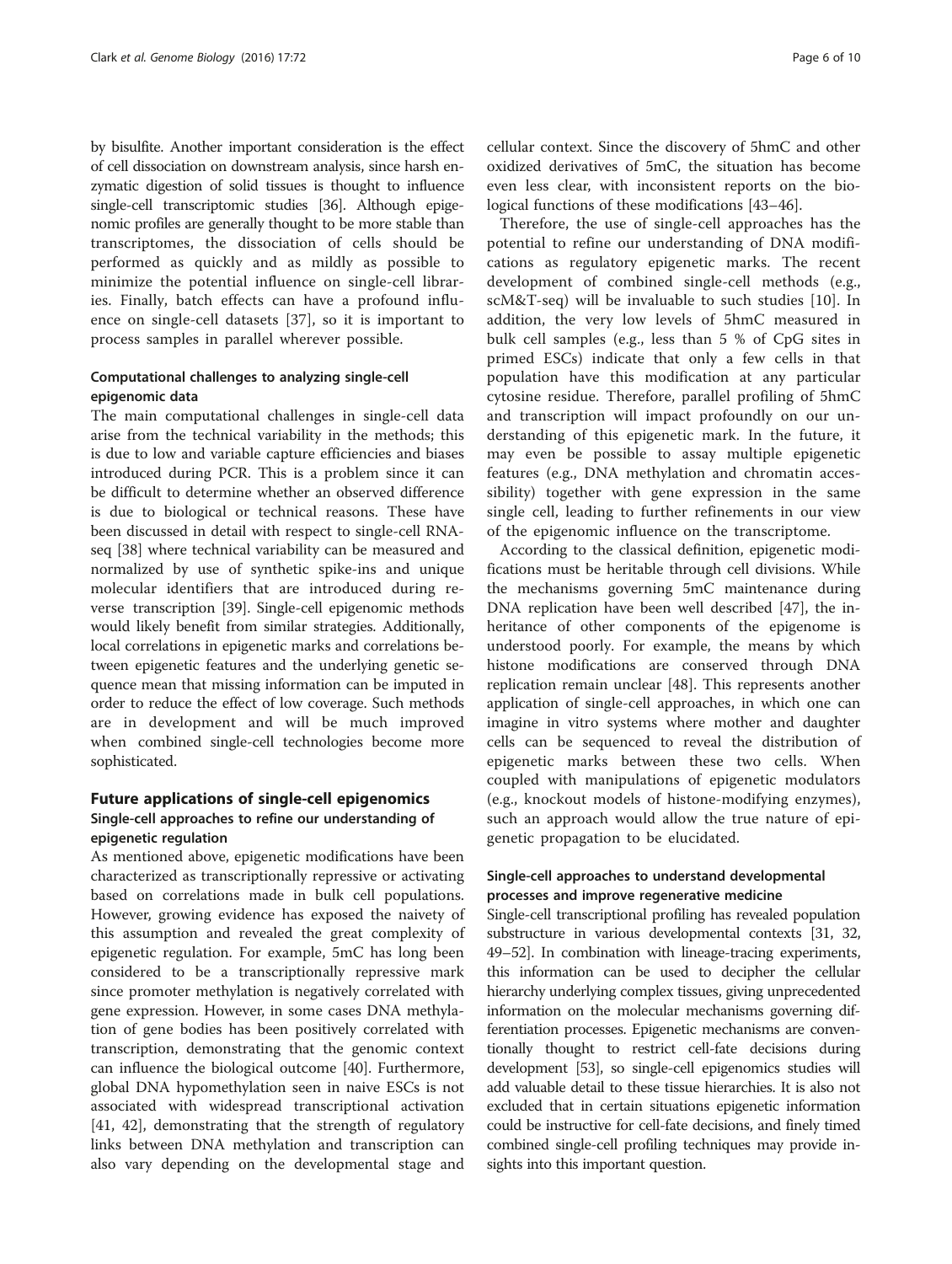Embryonic development involves global remodeling of the mammalian epigenome [[38](#page-8-0)–[40](#page-8-0)], including incorporation of maternal histones into the paternal genome following fertilization, and mechanisms leading to global DNA demethylation in both the preimplantation embryo and developing primordial germ cells. For this reason, many single-cell epigenomics techniques have been applied to embryonic development, taking mouse ESCs as a model system [\[6](#page-8-0)–[8](#page-8-0), [10, 29\]](#page-8-0). These studies have revealed intercellular epigenetic heterogeneity in cells poised for differentiation, which may have biological importance in lineage priming [\[54\]](#page-9-0).

The near future will undoubtedly witness the application of single-cell epigenomic approaches in vivo. For example, mouse zygotes fertilized in vitro and embryos resulting from natural matings will be studied to understand epigenome dynamics during this critical stage of development. Due to the low cell numbers associated with these samples, FACS isolation of single cells is infeasible, so single cells will be manually picked after embryo dissociation. For the early stages of development, it should be possible to study every cell isolated from an embryo, while at later time points (E6.5 onwards) the increasing cell number may necessitate focused studies on specific cell lineages or on representative subpopulations of each lineage. A limitation to these studies will be the loss of spatial information upon embryo dissociation. Complementary studies including in vivo imaging of lineage-specific genes will be used to map cell types identified by single-cell sequencing back to the threedimensional embryo [[55\]](#page-9-0). By employing single-cell multi-omics, these studies will reveal the fundamental processes of cell-fate specification and establish an atlas of differentiation in which every tissue type can be traced back to its embryonic origins. This information will bring light to one of the most fascinating processes of biology, clarifying key questions such as whether celltype-specific epigenetic marks are established during lineage priming prior to cell-fate commitment.

In addition, these experiments will have important applications in the clinic. For example, such information will assist efforts to reprogram cells from adult tissues into induced pluripotent stem cells (iPSCs). The inefficiency of this process is currently limiting the applicability of iPSCs to regenerative medicine, so single-cell gene expression analyses have been performed to decipher the molecular pathway to successful reprogramming [[56](#page-9-0)–[58\]](#page-9-0). Somatic cell reprogramming is known to be associated with dramatic nuclear remodeling [[59](#page-9-0), [60](#page-9-0)], so single-cell epigenomic studies will add an important layer of information. Furthermore, a detailed understanding of the mechanisms involved in cell-fate decisions in vivo will improve our ability to generate specific cell types (from iPSCs or other stem cells) for therapeutic use in regenerative medicine.

Single-cell approaches to assess the complexity of cancer Cancer is a highly heterogeneous disease with molecular characteristics that depend on the tissue of origin and differ between patients. Intratumor heterogeneity (within patients) is not fully understood, but includes regional differences that reflect tumor microenvironment, differences between primary and metastatic disease, and genetic diversity resulting from tumor evolution. Emerging single-cell sequencing technologies will reveal the full extent of intratumor heterogeneity and this will have many applications for clinical management as different cell types are likely to play distinct roles in disease initiation, metastasis, and drug resistance [[61\]](#page-9-0). Already, single-cell DNA sequencing has found evidence of clonal evolution in multiple cancer types, and has identified founder mutations and subclonal mutations that have implications for cancer progression [\[62, 63\]](#page-9-0). Likewise, single-cell transcriptome profiling has been used to identify cell subpopulations within cancers, including cells with transcriptional programs suggesting stem cell activity [[64](#page-9-0)–[66](#page-9-0)]. These studies have extended our understanding of disease progression and have improved our ability to predict disease outcome.

The epigenome is known to be drastically remodeled in multiple malignancies, and therapeutics targeting DNA methyltransferases and histone deacetylases are used in several cancer types [\[67](#page-9-0)]. Typically, loss of DNA methylation is observed on a global scale while gains in DNA methylation occur in a more specific manner, and these changes are accompanied by abnormal nucleosome positioning and chromatin modifications. Descriptions of intertumor epigenetic heterogeneity have yielded clinically relevant information (e.g., stratification of triplenegative breast cancers into subgroups with differing prognosis [[68\]](#page-9-0)), but the full extent of epigenetic intratumor heterogeneity remains unknown and will rely upon single-cell analyses.

In the future, single-cell epigenomic studies will complement single-cell transcriptome and genome analysis in defining rare subpopulations of cells with clinically significant characteristics. For example, cancer stem cells could be characterized using these single-cell studies, such that targeted therapeutics can be designed to prevent disease recurrence following conventional therapy [[69\]](#page-9-0). Single-cell epigenomic studies may also lead to the development of novel screening strategies based on circulating tumor cells and cell-free DNA, where patient material is severely limited. In particular, DNA methylation is an attractive target for cancer screening as it provides cell-type-specific information that is more stable than transcriptional profiles.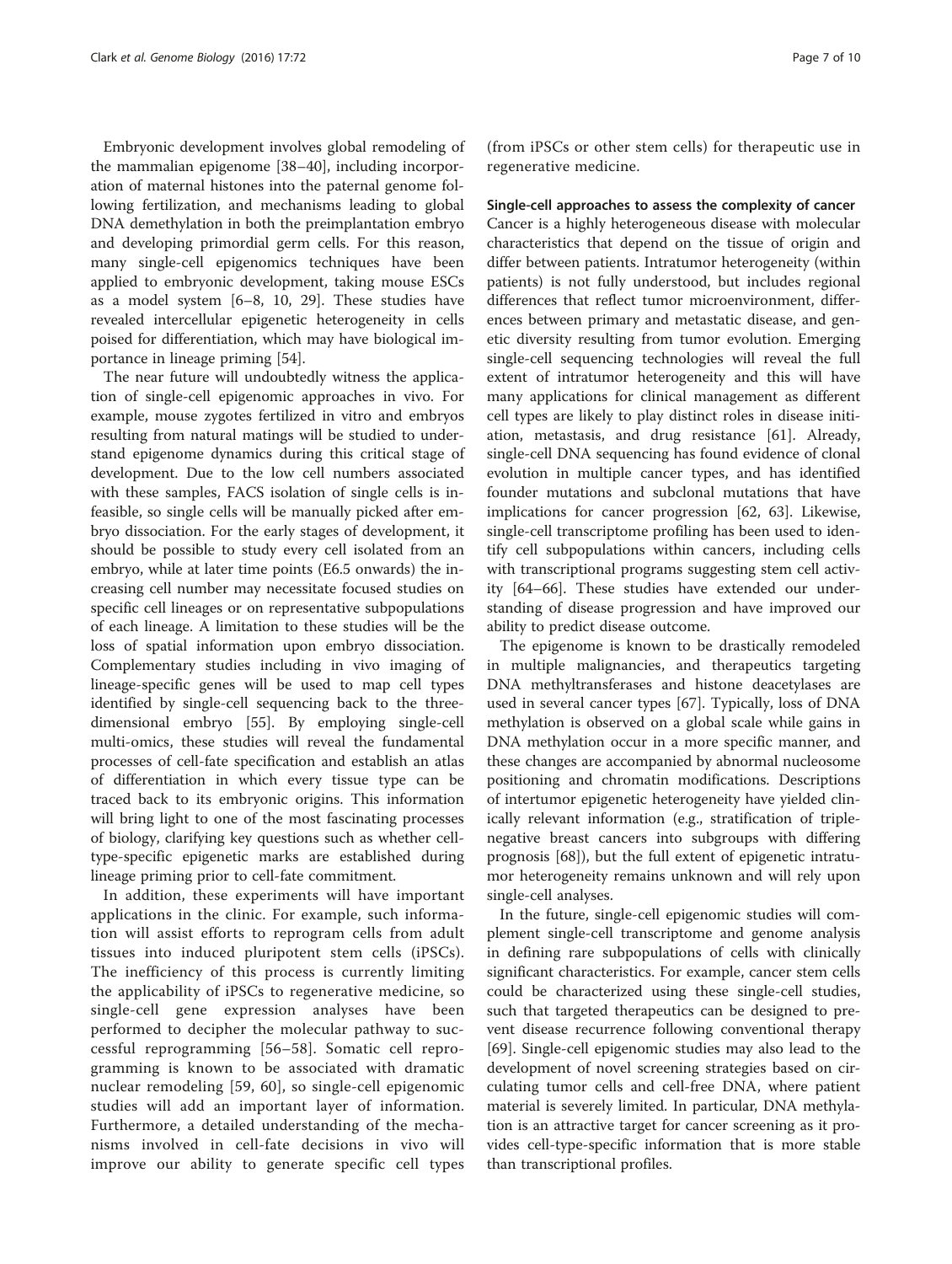<span id="page-7-0"></span>

# **Conclusions**

In conclusion, the field of single-cell epigenomics is in its infancy but with the rapid pace of technological development and the increasingly recognized importance of intercellular heterogeneity we anticipate enormous progress over the next few years. Methods are evolving such that researchers will soon be able to profile multiple epigenetic marks within the same single cell and do so in combination with transcriptional and genetic information (Fig. 2). Correlations between features at precise genomic locations will lead to a more refined appreciation of how epigenetic processes interact with one another to control gene expression. Ultimately this has the potential to transform our understanding of how the phenotype of the cell is maintained and how it is perturbed in disease—a subject that is fundamental to biology.

#### Abbreviations

5hmC: hydroxymethyl cytosine; 5mC: methyl cytosine; ATAC-seq: assay for transposase-accessible chromatin; BS-seq: bisulfite conversion followed by sequencing; ChIP-seq: chromatin immunoprecipitation followed by sequencing; Dam: deoxyadenosine methylase; ESC: embryonic stem cell; FACS: fluorescence-activated cell sorting; iPSC: induced pluripotent stem cell; MNase: micrococcal nuclease; NOMe-seq: nucleosome occupancy and methylome sequencing; PCR: polymerase chain reaction; scBS-seq: single-cell BS-seq; scM&T-seq: single-cell methylome and transcriptome sequencing; scRBBS: single-cell reduced representation bisulfite sequencing; TAB-seq: TETassisted bisulfite sequencing.

#### Competing interests

WR is a consultant and shareholder of Cambridge Epigenetix. All other authors declare that they have no competing interests.

## Authors' contributions

SJC, HJL, and SAS contributed equally to the manuscript, and prepared the manuscript, table and figures. GK and WR read and approved the complete manuscript.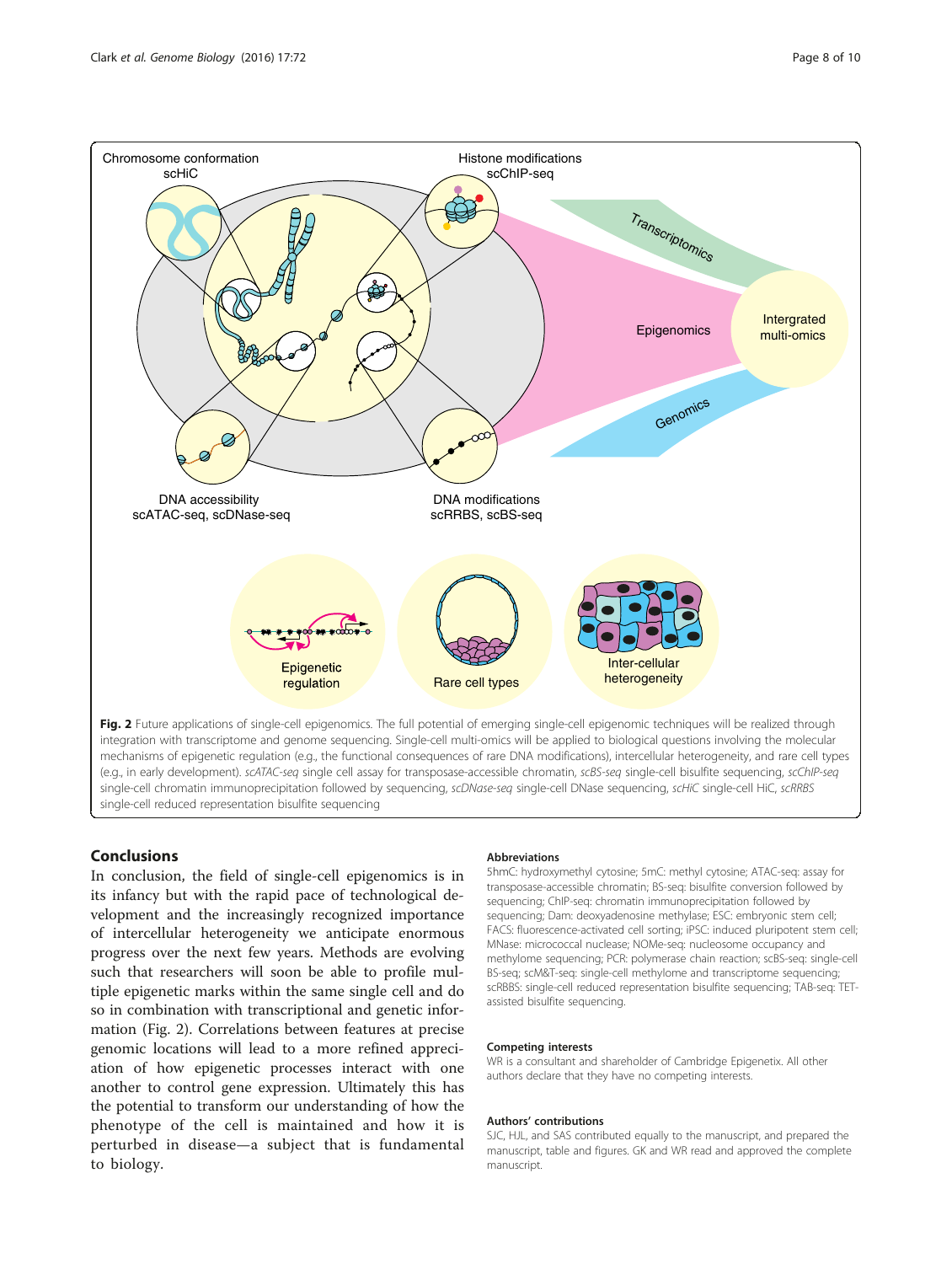#### <span id="page-8-0"></span>Acknowledgements

We thank Dr Veronique Juvin (vero.juvin@gmail.com) for assistance in the design of Figure [2.](#page-7-0)

#### Funding

WR is supported by BBSRC, Wellcome Trust, EU BLUEPRINT, and EpiGeneSys. GK is supported by BBSRC, MRC, and EU. HJL is supported by EU NoE EpiGeneSys.

#### Author details

<sup>1</sup> Epigenetics Programme, Babraham Institute, Cambridge CB22 3AT, UK. <sup>2</sup>Wellcome Trust Sanger Institute, Hinxton, Cambridge CB10 1SA, UK. <sup>3</sup>Friedrich Miescher Institute for Biomedical Research, Maulbeerstrasse 66, CH 4058 Basel, Switzerland. <sup>4</sup>Centre for Trophoblast Research, University of Cambridge, Cambridge CB2 3EG, UK. <sup>5</sup>Department of Physiology, Development and Neuroscience, University of Cambridge, Cambridge CB2 3EG, UK.

# Published online: 18 April 2016

#### References

- 1. Bernstein BE, Meissner A, Lander ES. The mammalian epigenome. Cell. 2007;128:669–81.
- 2. Macaulay IC, Voet T. Single cell genomics. Advances and future perspectives. PLoS Genet. 2014;10:e1004126.
- 3. Brunner AL, Johnson DS, Kim SW, Valouev A, Reddy TE, Neff NF, et al. Distinct DNA methylation patterns characterize differentiated human embryonic stem cells and developing human fetal liver. Genome Res. 2009;19:1044–56.
- 4. Down TA, Rakyan VK, Turner DJ, Flicek P, Li H, Kulesha E, et al. A Bayesian deconvolution strategy for immunoprecipitation-based DNA methylome analysis. Nat Biotechnol. 2008;26:779–85.
- 5. Cokus SJ, Feng S, Zhang X, Chen Z, Merriman B, Haudenschild CD, et al. Shotgun bisulphite sequencing of the Arabidopsis genome reveals DNA methylation patterning. Nature. 2008;452:215–9.
- 6. Guo H, Zhu P, Wu X, Li X, Wen L, Tang F. Single-cell methylome landscapes of mouse embryonic stem cells and early embryos analyzed using reduced representation bisulfite sequencing. Genome Res. 2013;23:2126–35.
- 7. Smallwood SA, Lee HJ, Angermueller C, Krueger F, Saadeh H, Peat J, et al. Single-cell genome-wide bisulfite sequencing for assessing epigenetic heterogeneity. Nat Methods. 2014;11:817–20.
- 8. Farlik M, Sheffield NC, Nuzzo A, Datlinger P, Schönegger A, Klughammer J, et al. Single-cell DNA methylome sequencing and bioinformatic inference of epigenomic cell-state dynamics. Cell Rep. 2015;10:1386–97.
- Miura F, Enomoto Y, Dairiki R, Ito T. Amplification-free whole-genome bisulfite sequencing by post-bisulfite adaptor tagging. Nucleic Acids Res. 2012;40:e136.
- 10. Angermueller C, Clark SJ, Lee HJ, Macaulay IC, Teng MJ, Hu TX, et al. Parallel single-cell sequencing links transcriptional and epigenetic heterogeneity. Nat Methods. 2016;13:229–32.
- 11. Macaulay IC, Haerty W, Kumar P, Li YI, Hu TX, Teng MJ, et al. G&T-seq: parallel sequencing of single-cell genomes and transcriptomes. Nat Methods. 2015;12:519–22.
- 12. Yu M, Hon GC, Szulwach KE, Song C-X, Zhang L, Kim A, et al. Base-resolution analysis of 5-hydroxymethylcytosine in the mammalian genome. Cell. 2012;149:1368–80.
- 13. Booth MJ, Branco MR, Ficz G, Oxley D, Krueger F, Reik W, et al. Quantitative sequencing of 5-methylcytosine and 5-hydroxymethylcytosine at singlebase resolution. Science. 2012;336:934–7.
- 14. Sun Z, Terragni J, Borgaro JG, Liu Y, Yu L, Guan S, et al. High-resolution enzymatic mapping of genomic 5-hydroxymethylcytosine in mouse embryonic stem cells. Cell Rep. 2013;3:567–76.
- 15. Ficz G, Branco MR, Seisenberger S, Santos F, Krueger F, Hore TA, et al. Dynamic regulation of 5-hydroxymethylcytosine in mouse ES cells and during differentiation. Nature. 2011;473:398–402.
- 16. Zhou VW, Goren A, Bernstein BE. Charting histone modifications and the functional organization of mammalian genomes. Nat Rev Genet. 2011;12:7–18.
- 17. Rotem A, Ram O, Shoresh N, Sperling RA, Goren A, Weitz DA, et al. Single-cell ChIP-seq reveals cell subpopulations defined by chromatin state. Nat Biotechnol. 2015;33:1165–72.
- 18. Kind J, Pagie L, de Vries SS, Nahidiazar L, Dey SS, Bienko M, et al. Genome-wide maps of nuclear lamina interactions in single human cells. Cell. 2015;163:134–47.
- 19. Adey A, Morrison HG, Asan, Xun X, Kitzman JO, Turner EH, et al. Rapid, low-input, low-bias construction of shotgun fragment libraries by high-density in vitro transposition. Genome Biol. 2010;11:R119.
- 20. Buenrostro JD, Giresi PG, Zaba LC, Chang HY, Greenleaf WJ. Transposition of native chromatin for fast and sensitive epigenomic profiling of open chromatin, DNA-binding proteins and nucleosome position. Nat Methods. 2013;10:1213–8.
- 21. Cusanovich DA, Daza R, Adey A, Pliner HA, Christiansen L, Gunderson KL, et al. Epigenetics: multiplex single-cell profiling of chromatin accessibility by combinatorial cellular indexing. Science. 2015;348:910–4.
- 22. Buenrostro JD, Wu B, Litzenburger UM, Ruff D, Gonzales ML, Snyder MP, et al. Single-cell chromatin accessibility reveals principles of regulatory variation. Nature. 2015;523:486–90.
- 23. Jin W, Tang Q, Wan M, Cui K, Zhang Y, Ren G, et al. Genome-wide detection of DNase I hypersensitive sites in single cells and FFPE tissue samples. Nature. 2015;528:142–6.
- 24. Dey SS, Kester L, Spanjaard B, Bienko M, van Oudenaarden A. Integrated genome and transcriptome sequencing of the same cell. Nat Biotechnol. 2015;33:285–9.
- 25. Schones DE, Cui K, Cuddapah S, Roh TY, Barski A, Wang Z, et al. Dynamic regulation of nucleosome positioning in the human genome. Cell. 2008;132:887–98.
- 26. Kelly TK, Liu Y, Lay FD, Liang G, Berman BP, Jones PA. Genome-wide mapping of nucleosome positioning and DNA methylation within individual DNA molecules. Genome Res. 2012;22:2497–506.
- 27. Small EC, Xi L, Wang J-P, Widom J, Licht JD. Single-cell nucleosome mapping reveals the molecular basis of gene expression heterogeneity. Proc Natl Acad Sci U S A. 2014;111:E2462–71.
- 28. Nagano T, Lubling Y, Yaffe E, Wingett SW, Dean W, Tanay A, et al. Single-cell Hi-C for genome-wide detection of chromatin interactions that occur simultaneously in a single cell. Nat Protoc. 2015;10:1986–2003.
- 29. Nagano T, Lubling Y, Stevens TJ, Schoenfelder S, Yaffe E, Dean W, et al. Single-cell Hi-C reveals cell-to-cell variability in chromosome structure. Nature. 2013;502:59–64.
- 30. Rotem A, Ram O, Shoresh N, Sperling RA, Schnall-Levin M, Zhang H, et al. High-throughput single-cell labeling (Hi-SCL) for RNA-Seq using drop-based microfluidics. PLoS One. 2015;10:e0116328.
- 31. Klein AM, Mazutis L, Akartuna I, Tallapragada N, Veres A, Li V, et al. Droplet barcoding for single-cell transcriptomics applied to embryonic stem cells. Cell. 2015;161:1187–201.
- 32. Macosko EZ, Basu A, Satija R, Nemesh J, Shekhar K, Goldman M, et al. Highly parallel genome-wide expression profiling of individual cells using nanoliter droplets. Cell. 2015;161:1202–14.
- 33. Eid J, Fehr A, Gray J, Luong K, Lyle J, Otto G, et al. Real-time DNA sequencing from single polymerase molecules. Science. 2009;323:133–8.
- 34. Flusberg BA, Webster DR, Lee JH, Travers KJ, Olivares EC, Clark TA, et al. Direct detection of DNA methylation during single-molecule real-time sequencing. Nat Methods. 2010;7:461–5.
- 35. Wanunu M, Cohen-Karni D, Johnson RR, Fields L, Benner J, Peterman N, et al. Discrimination of methylcytosine from hydroxymethylcytosine in DNA molecules. J Am Chem Soc. 2011;133:486–92.
- 36. Kolodziejczyk AA, Kim JK, Svensson V, Marioni JC, Teichmann SA. The technology and biology of single-cell RNA sequencing. Mol Cell. 2015;58:610–20.
- 37. Hicks SC, Teng M, Irizarry RA. On the widespread and critical impact of systematic bias and batch effects in single-cell RNA-Seq data. Paper presented at the 2015 PQG Conference: Single-cell genomics: technology, analysis, and applications, Boston, MA, 5–6 November 2015.
- 38. Stegle O, Teichmann SA, Marioni JC. Computational and analytical challenges in single-cell transcriptomics. Nat Rev Genet. 2015;16:133–45.
- 39. Kivioja T, Vaharautio A, Karlsson K, Bonke M, Enge M, Linnarsson S, et al. Counting absolute numbers of molecules using unique molecular identifiers. Nat Methods. 2012;9:72–4.
- 40. Schubeler D. Function and information content of DNA methylation. Nature. 2015;517:321–6.
- 41. Habibi E, Brinkman AB, Arand J, Kroeze LI, Kerstens HH, Matarese F, et al. Whole-genome bisulfite sequencing of two distinct interconvertible DNA methylomes of mouse embryonic stem cells. Cell Stem Cell. 2013;13:360–9.